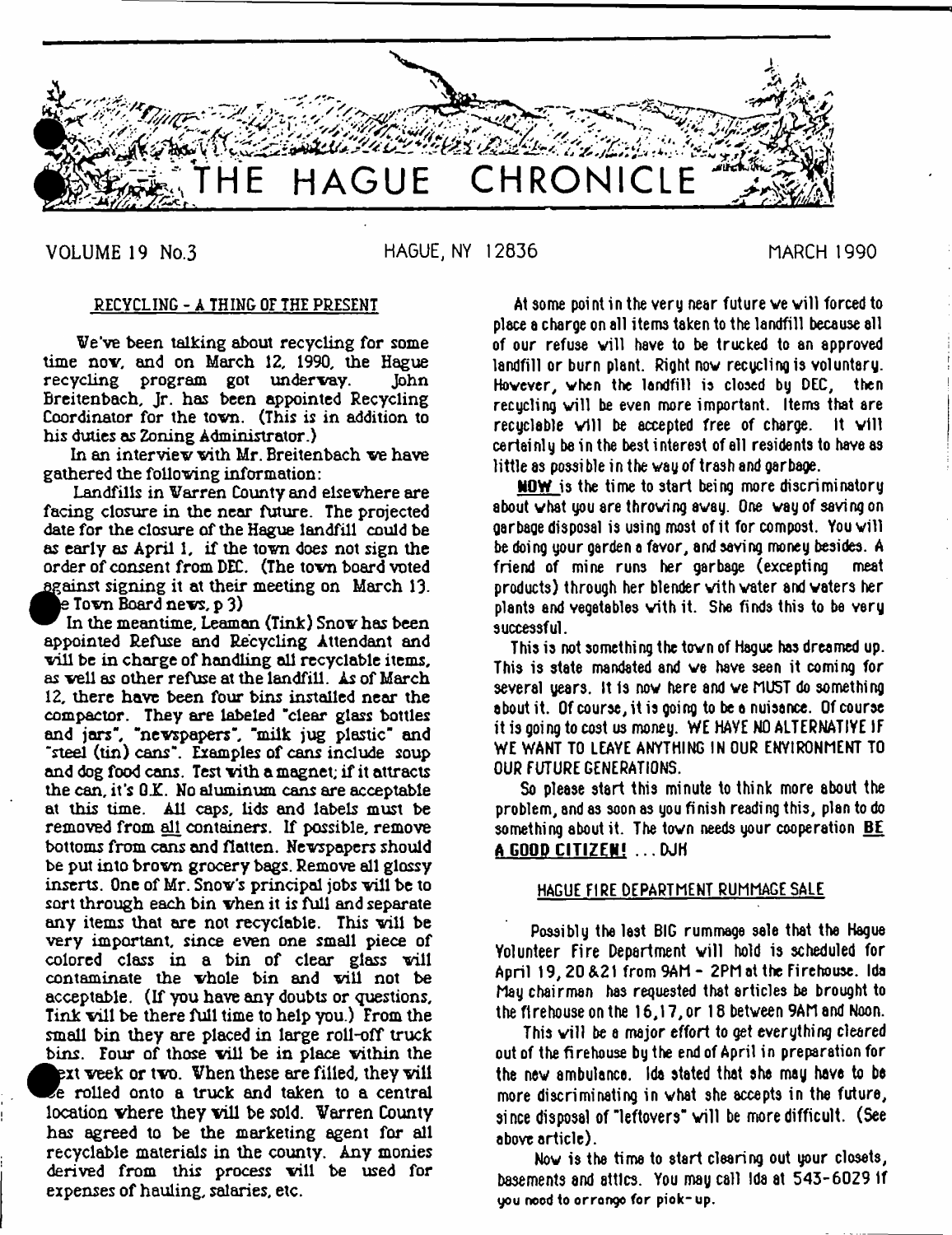## HAGUE SENIOR CITIZENS CLUB

The monthly meeting of the Hague Senior Citizens Dub v1U be held on Tuesday, March 27 at 1:30PM at the Community Center. Tovn Supervisor Richard Bolton will address the club on the Town's recycling program. Bring your questions concerning this program - our supervisor is getting to be an expert on all phases of it! Bring your own suggestions for anything a Senior can do to help. Bring your suggestions to add to our list of things a Saving Senior can do to stretch our retirement dollars. Remember that vhatever ve do to use it up, make it do, make it over, will not only save our pennies but will prevent the Town's landfill from being overburdened.

Beverage and dessert will be served following the business meeting.

#### HAGUE HISTORICAL SOCIETY MEETING

The Hague Historical Society will hold its first meeting of 1990 on Thursday, March 22 at the nev Community Center. A social hour begins at 7:30PM and the meeting and program will start at 8PM.

The story of the Amish Community will be given by Mrs. Sylvia Ramon of Ticonderoga who has often visited vith them 1n the Lancaster PA area and is very knovledgeable of their beliefs and vay of living.

Mrs. Ramon will bring with her examples of their handlvork such as quilts, pillows, etc. She also has a half hour video of this Amish community.

The April meeting will be on Friday the 27th when a joint meeting will be held in Hague with the Ticonderoga Historical Society presenting a program on the Indian Pageants of the 1930-40's.

The public is velcome to all meetings.

### CUB SCOUT PACK 21 NEWS

Our first pack meeting will be held on Saturday, March 31 from 7-8PM at the nev Community Center. All Cub Scouts, including Tiger Cubs, sod their families are Invited to attend.

A pat on the back for all those Cubs vho participated in Winter Carnival events. You can tell these fellovs are "on the move" by the huge Skidoo (Den  $E$ 2) and the super space shuttle (Webelos) sculptured in the snow. The Cubs of Den # 1 were "doing their best" to catch fish out on the ice. Good thing Peter Hutchinson pulled in that whopper of a smelt (and threw it backl) David Ett2gerald, Steven Barnaby and Perry Girard, Jr. earned

their respect by putting all their will into chiseling that thick Ice up on North Pond. Future national champs!

The Cubs are looking forward to spring and more outdoor experiences. Recycling and beautifying our community will be in our thoughts and plans for the near future.

### MODEL OF COMMUNITY CENTER ON DISPLAY

A replica of the Community Center, using all materials which were picked up around the building site, is now on display in the Community Center. Evert Lindquist is the architect/builder of this model and presented it to Dick Frasier at a small ceremony at the Center. At the same time Mrs. Lindquist presented Dick Bolton vith a photograph album containing all the pictures of the building and the ribbon cutting party 1n December. She chaired the committee for this very successful event.

The building model, which is complete dovn to the last detail of outside lamps will have a special place in the nev Community Center, tf you haven't seen it, be sure to ask to see it the next time you are in the Center. It is a real work of art!!

## CENSUS DAY INFORMATION FOR LOCAL AND SEASONAL RESIDENTS

Census Day is April 1, 1990. This is the day that hopefully, every person in the United States is counted. To be counted in Hague means a great deal to our Tovn. Our state revenue sharing, and our County weighted vote system are both determined by our population.

If you ovn property and/or have a mailing address in Silver Bay or Hague, you are eligible to put that address on your census form.

Many seasonal residents in the Hague area spend six or more months in another state and have asked if they would be able to use their Hague address on their census form. They certainly may. Even if they declare their residence, vote and pay taxes In another state they can still be counted in the Hague census by submitting their Hague address on their census form.

I have thoroughly checked this information vith the Census Bureau end it is perfectly legal to follow this procedure vithout jeopardizing one's tax or voting situation, *hi* Dick Bolton, Supervisor

*And ite spring comes slowly up tin's wag. ... Bartlett's Familiar Quotations*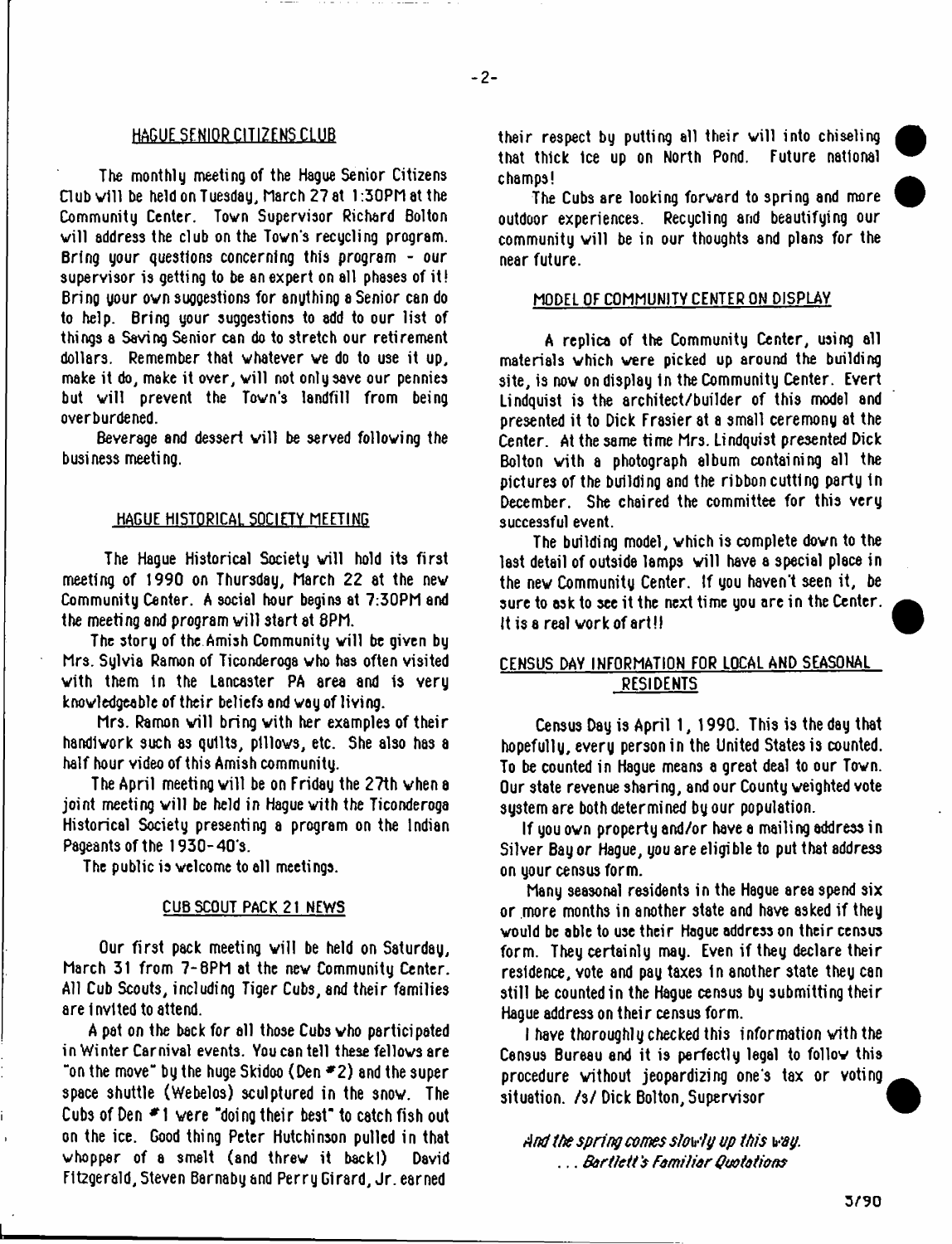## ^ TOWN BOARD MEETING - MARCH 13. 1990

**•** The most important item on the agenda at the Tovn oard meeting on March 13 was the Order of Consent rom the state threatening to officially close the Hague Landfill on April 15 if the order is not signed by April 1. Supervisor Bolton informed the guests that all the tovn3 in the county plan to act as one in working with the state. A March 20 meeting will be held at which DEC and all town attorneys will be present to discuss concerns and question the state's procedures. Bolton suggested the board vote NOT to sign the order until ell the tovns' questions have been ansvered. The Board then voted NO unaminously to signing the Consent Order.

In other business: ve are informed of the development of our nev recycling plant under the direction of John Breitenbach, Jr. vho, in addition to being Zoning Administrator, is our Recycling Coordinator. "Tink" Snow will be Refuse and Recycling Attendant at the plant; the fire Dept, met to discuss long range plans vhich include a nev building and equipment - they vould like to build on the east side of the nev community center; the county has received a one million tol<br>Play<br>dep<br>dep dollar sever grant - a pilot plant is a possibility for Hague, if and vhen a determination as to vhat kind of plant vould vork veil here could be made; highvay department has spent \$32,000 so far this year on snov removal - a costly vinter; Association of Tovns expects to adopt smoking policy at their next board meeting; letter of thanks from the Carnival Committee; letter from Van Sleets vith suggestion for use of the old tovn hall; Supervisor Bolton encouraged by developments in the school tax investigation.

In nev business: Association of Tovns met vith representatives in Albany and discussed the folloving: use of sonar for milfoil; control of Adirondack future; burn plant in Hudson Falls

A county resolution authorized the purchase of land in Chester on vhich to locate a sheriff's station.

The resolution for the adoption of policy and rules for the community center vas tabled until April's meeting giving all the board members the opportunity to study said rules and regulations.  $\ldots$  GL

## ZONING BOARD OF APPEALS

**•** The February meeting of the Zoning Board of Appeals vas cancelled.

## PLANNING BOARD - March 1, 1990

A short report on the Nastewater system pilot.<br>A short given his labor Decidenback to the WAS program vas given by John Breitenbach, Jr. With

Federal, State and County money available, Male Company is starting vork on this program; the project might be in place vithin a year.

In other business: Beth Allen (35- 1 -4:7) requested Information on proceeding vith a major subdivision on Battle Hill Rd. It vas suggested that the board compile a list of questions to include vildlife habitat, slope, APA jurisdiction, roads, soil suitability, vater suitability, site plan reviev and vetlands.

Thomas Amara (8-1-25.6) requested a minor subdivision of the former Bevins property on Nev Hague Rd. Since the board had given conceptual approval in July 1989, and there vas sufficient acreage, a public hearing has been set for April 5, 1990 at 7PM.. .GL

## SOCIAL SERVICES

The CARE Committee has been vorklng on a number of programs that might be of interest to some of you.

First: Our food pantry and clothing rack is open Mondays and Fridays from 10AM to 12 Noon and Wednesdays 2-4PM, for anyone whose food runs out. We have a nicely stocked pantry and are located in the CARE Room at the back end of the building. Further information may be obtained by calling 543-6095.

For those of you vorking parents vith at least one child at home and earning less than \$ 19,340 in 1989 you may be eligible for an EARNED INCOME credit. For more information ask your employer or call toll free 1-800-424-1040. You MUST file a federal income tax return (Form 1040 or 1040A).

Would you like to get \$30 vorthof food for just \$14 a share and two hours of community service? There is no income requirement and you may buy as many shares as you like, but each has the tvo hours community service requirement. Food stamps are accepted. If you are interested, contact committee member during food pantry hours or Maureen Garrison at 534-8812... GL

## ADIRONDACKS FOR JESUS

Adirondacks for Jesus, an inter-denominational Christian festival will take place June 15-16, 1990 at The Frontier Tovn Airstrip in North Hudson, NY. The weekend will feature 18 hours of drama, puppets, music, special speakers and family fun. Admission to the festival will be by free- will donation.

The highlite of the weekend will be a concert by Barry McGuire, veil knovn Christian singer and former member of The Nev Christy Minstrels. Three of his most popular songs were "Green Green', Greenback Dollar" and "Eve of Destruction."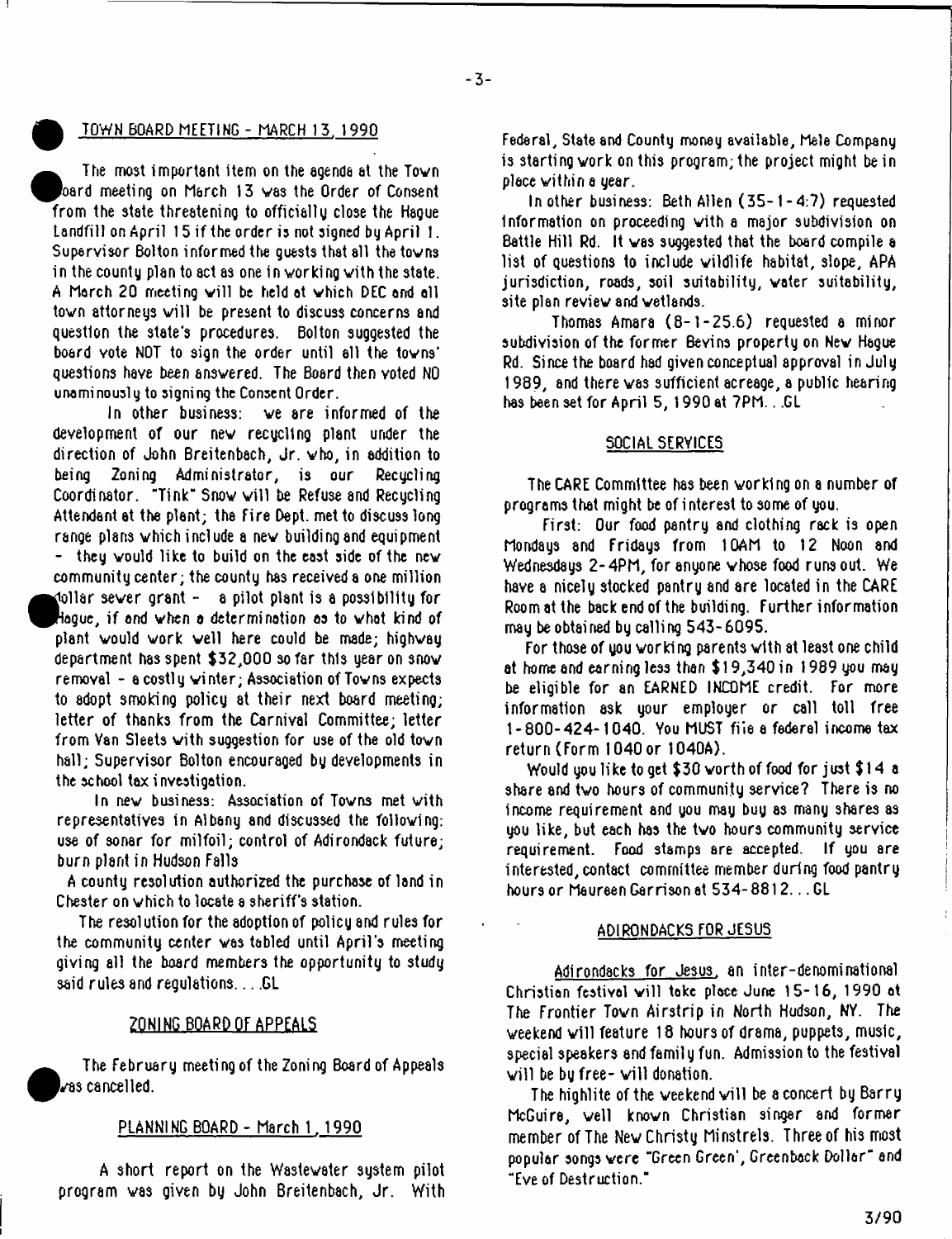## WILLY C'S FEB/MARCH WEATHER NOTES HAGUE WINTER CARNIVAL

As ve left you last month temperatures were above normal. This trend more or le3s continued till the end. We had 18 days out of the month where the daytime high temperatures vere 322 or above. That's a whopping *64%* of the total dags of vhat ve consider a cold month. Our highest reading vas a 519 reading on the 21st. This is not to sag that ve did not hsve ang cold dags. Toward month's end, temperatures headed back down. Our coldest temperature for the winter, thus far vas a -9 reading lakeside on the 26th, and a -10 mt. top the same night. Notice that our nev mt. top station does not show the same differentials as our old location. This has consistently held true proving out the differences that exist between specific locations. Our heaviest snov for the month came on the 15-16th when we had 6" of snow together with 3/4 inches of sleet and ice. The 23d end 25th vere real winter days when it snowed all day, the wind hummed along in the high 30 to low 40 MPH range vith the temperature on the 25th only going up to 15º, lakeside. Nov that is winter weather! The most interesting part about the whole thing was that there was very little snow build-up,tvo inches on the 23d and Ton the 25th. The highest vind gust vas 43 1/2 MPH on the 25th. We gained 1hr.& 19 min. of daylight in February. So <del>as we</del> sum up the month ve vere about *6%* warmer for the heating season, ve had a comfortable amount of snow cover on the ground, end the days were getting noticeably longer. Not too shabby.

March hss been cold up until the 9th, vith the exception of a  $50<sup>°</sup>$  reading on the 2d. We had a  $0<sup>°</sup>$  reading on the 7th and 32 readings on both the 5th and 6th. Our mt. top observer recorded 02 on both the 6th and 7th. On the 6th ve had a 132 reading at 4PM vith a vind chill factor of -202 at our lakeside station. Winds have been strong either out of the south or north/northeast ell month, up until the 8th. We have had bright sunny days vith little to no precipitation. All of these factors have lead to additional ice expansion vhich in turn is leading to more shore front damage. Even vith all of this ve are still running *4%* above normal for the heating degree season. On a still brighter side temperatures have really begun to varm up. We hit 522 on the 10th vith the promise of temperatures in the 60's by the 13th or 14th of the month. Some rain is expected by tomorrow, the 12th, followed by clearing. Our 3nov melt In the srea is occurring in a very orderly fashion thus far. Bare ground is in great evidence in the valleys, open fields and on the southern slopes, the birds at the feeder are becoming more vocal daily and as the days lengthen we all look forward to the first day of spring which will be fast pon us. Enjoy!

The Hague Winter Carnival vas a huge sucess. An unusually large crowd vas In attendance for all events. Carnival Queen Sheri Smith, daughter of Psm 8nd Donald Smith, and Carnival Princess Brittany Stull, daughter of Tom and Jill Stull, presided over the many activities. The pageant vas the first event to be held. In the 10K Footrace, 1st place winner vas Tim Malaney, 2nd place, Dennis Trombley. In the men's master's division, Jim Cunningham captured 1st and Fred LaPann, 2nd. Tom Robbins gave his usual performance 83 a polar bear. Eight others also jumped into the icy waters before the event started. They vere all presented with T-shirts.

Grand prize (Group)for the snov sculpture vent to the Armes-Talley gang for the "Dog Chasing a Boy Up a Tree." Grand prize (individual) to Dale Gardner for "Fighting Lake Trout"

Ice fishing contest - Pee Wee Division vent to Peter Hutchinson, 1st place. Junior Division, 1st - Mike Peters and 2nd to Shane Porter. Senior Division, Lake Trout Class - 1st to Mike Flack; Salmon Class - 1st to Richard Evans. The winner In the volleyball tournament vas the Olcott team; tug-of-var - "Who Cares?" from; Ti, led by Mike Jordon and runner up "Men of War" led. by Marty Spelman of Syracuse and Hague. First place in other events included Jerry Frasier, chainsav, Mike LaPeters, Ice auger and chisel, juniors; Mike LaPeters, Junior auger; Ed Clark, senior chisel; women's powder puff, Vickie Fields; Tim Denno, senior auger (under 3"-open class); Peter Lsvrence (over 3" stock auger); Walt Wells, over 3" modified auger; Rogers' Rangers Run-(cross country ski race) - Men's - Peter Dayis and Women's, Meg Singer.

The G.E. Remote VCR raffle vas von by Mr. & Mrs. Clifford Decker and \$100 in cash by Sal Santaniello.

The proceeds from the winter carnival were donated to the Mary C. Beste Scholarship Fund. Scholarship recipients this year were Edward May, Peter Belden and Jason Plass. The Carnival Committee will be presenting the Beste Scholarship Fund with a check for \$1,000 in the nesr future.

The Carnival Committee vould like to thank everyone vho helped 1n any vay to make our 25th anniversary carnival a success. Next year's carnival will also be a special one: look for the 25th anniversary celebration of the National Ice Auger Championships!

Next meeting of the Winter Carnival Committee will be on Monday, March 26, 1990 at 7PM at the Community Center. Election of officers will be held at this time.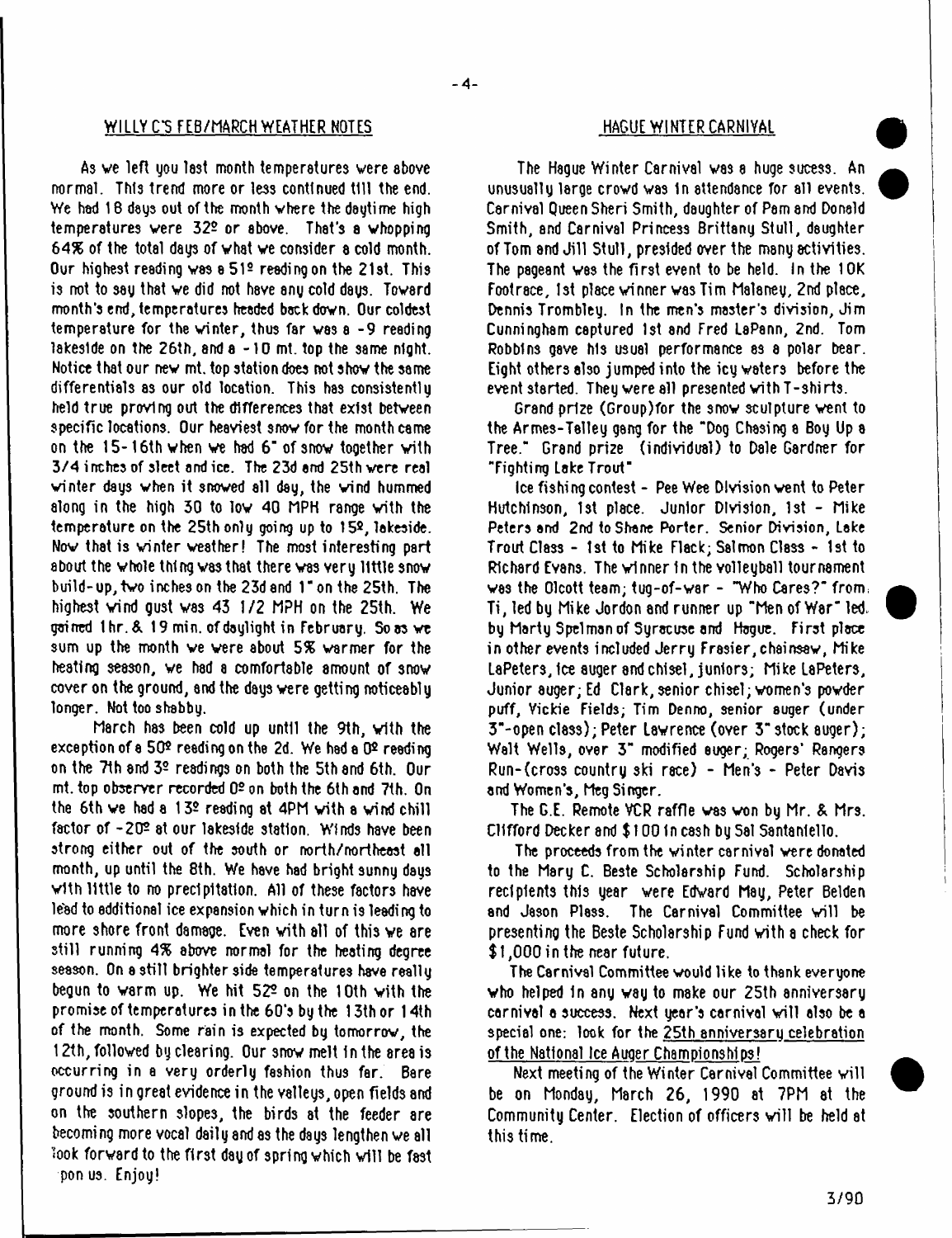# -GYP5Y MOTH PROBLEM bu\_Laura Meade PLANETARIUM PROGRAM

Warren County gypsy moths BEWAREI Your egg masses are being sought out and counted as a prelude to possible spraying vhich could drastically reduce your population)

After gypsy moths defoliated large areas of trees in the county last summer, it vas decided that a 'census\* be taken of the pests. Noticeably defoliated tracts vere first mapped by aerial surveilonce and later those ereas vere checked for egg masses by Pat Beland, Warren County Trails Co-ordlnator,and Arthur Brooks, a forester. The velvety masses can contain 100 to 700 eggs, vhich can be counted under a magnifying lens. Masses are deposited on tree branches or trunks or ony protected shady place by the female during July or August. The insect overvlnters in the egg state, hatching Into a caterpillar the folloving April or May.

While in the caterpillar stage, they eat leaves of trees. In some places to such an extent that vhole sections of forests become defoliated. After seven voeks of "feesting" they spin silky strends and enter the pupal stage. Moths emerge from that stago in 10 to 14doys. Male moths fly. Female moths do not fly, but remain near the pupation ksite. After mating, females deposit eggs In a single mass nddie. There Is one generation per year.

Ť

There are several vays to control infestation. One is to spray an affected area with Dimilin which is most effective during the caterpillar stage in lete April end May. Dimilin has lov toxicity to all animals but does impact some aquatic anthropods. Therefore a 600 foot buffer zone will not be sprayed near the lake and other vetlands and tributaries. A less effective spray, Bt, which causes disease in most moths and butterflies, will be used near the lake. The county will not spray habitats of butterfly or moth species and other spades of anthropods on the Nev York State Natural Heritage List.

The county will re-evaluate the egg mass viability in the spring prior to spraying. Contracts will be worded to allow for changing a spray area or cancellation, if deemed appropriate. A post-spraying monitoring will evaluate effectiveness of foliage protection and ggpsy moth suppression.

Anyone objecting to having his property sprayed may notify Pat Beland. Steps will be taken to prevent spraying locations so designated. No state land will be sprayed.

## \*\*\*\*\*\*\*\*\*\*\*\*\*\*\*\*\*\*\*\*\*

Rag Monroe called this morning (3/15) to say he hod spotted several robins in his yard. A sure sign of spring, I hope.

- 5-

The nev star program ot the Ticonderoga High School Planetarium is "Springtime of the Universe", a stirring time-lapse view of the unfolding of the universe from beginning to end. In the original explosion that sat our universe In motion, in the formation end evolution of the stars, in the chemicals found in space is exciting evidence that our bodies are molded of material that ones glovod vithin the largest stars. As human beings, ve and all life trace our oncestry back beyond the formation of the Earth and Sun. We are mode of stardust. We ere descended from the stars.

Our kinship with an everchanging universe is the essential theme of \*Springtime of the Universe.\* Performance at the Ticonderoga Planetarium is on Monday, March 19, at 7:30PM.

Admission Is free. For further information on planetarium programs, please call David Rutkovski at 585-6661.

### SCHOOL BOARD MEETING - FEBRUARY\_29. 199Q

This year, for the first time, Hague residents will be able to vote in the school elsction in Hague. Appointed to the Board of Registration for the Hague District vere Berthe Dunsmoro, Jeon McKee, Lynne Coffin, Margaret DelSlgnore and Valarie Lawrence, alternate. Cynthia Coon, Hague, vas appointed to serve on the Ticonderoga District Board.

Barbara Belden, Hague, vas appointed as a substitute school nurse.

A presentation was made by Mr. Meola regarding the school lunch program, which Is runnings huge deficit. A suggestion vas made to have a central kitchen (located in the Middle School) and transport lunches to the High School. This will be decided upon before plans get underway for revamping the cafeterias. It has already been decided that the school lunch prices will have to be raised next year.

Interesting presentations vara made by Ann Drelmiller. Chairperson of the English Department, Steve Boyce, Social Studies and TomCembalski, Math. In the absence of Bob Dedrick, Principal Corbo made the presentation fo rthe Science Dept.

It vas stated that the Ti School system has a 95% average dally attendance. NOTE: Each day a student Is absent, \$10 In state aid is withheld. PLEASE see that your students attend regularly!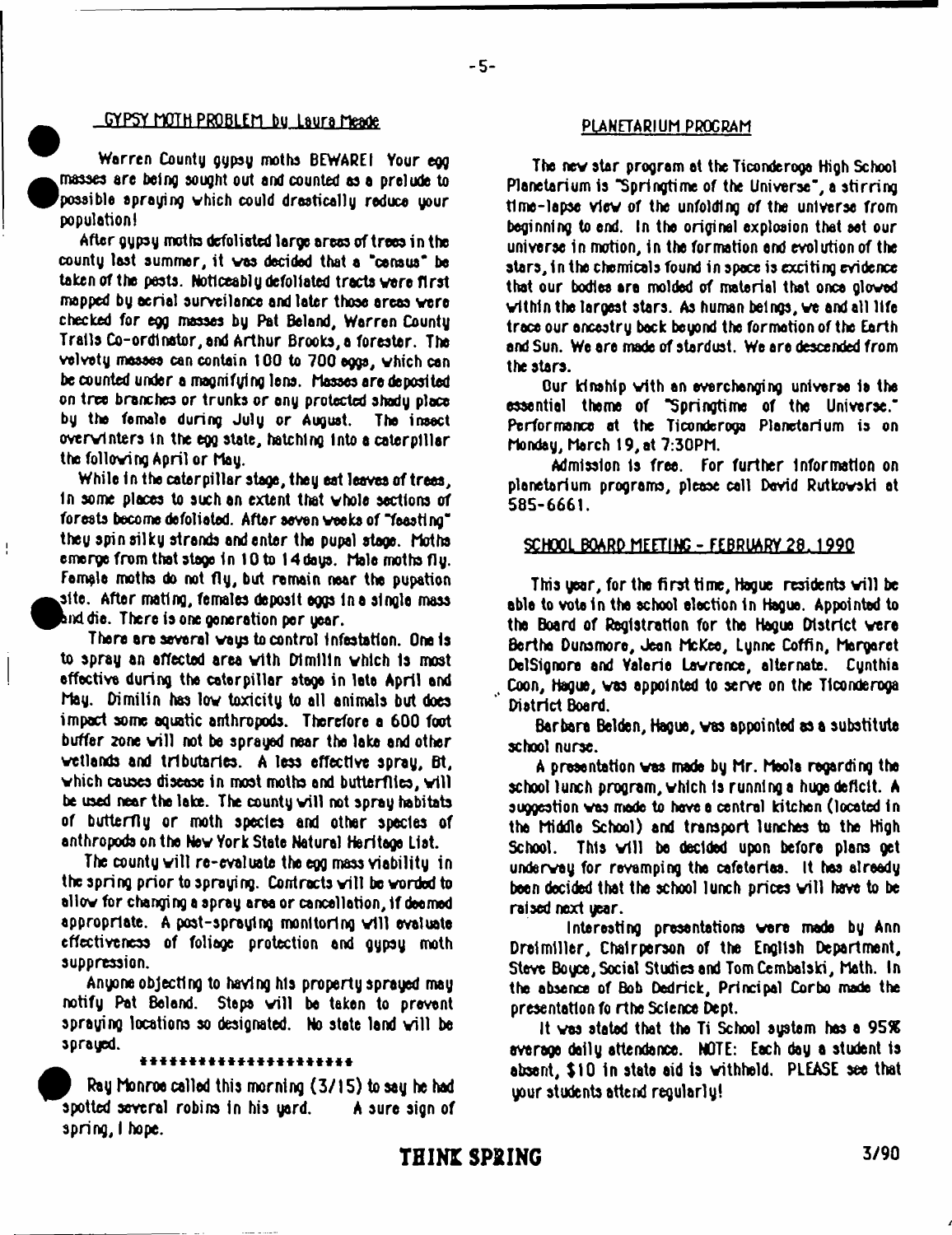## ESSAY CONTEST

The Forests Are Essential To Our Lives" is the topic of this peer's Woodsmen's Essag contest. The NYS Woodsmen's Corp., in conjunction vith their promotion of the forest Industry 1n NY State, sponsors a contest annually vhich is open to the public.

Entries must be less then 500 vords of prose; literary work must be original and not previously published or submitted for inclusion in any publications. Deadline for receipt of entries is June 15. Entries must have name, address end telephone \* of author and be typewritten or legibly written. All entries become property of the Woodsmen's Corporation and canot be returned to sender. Send entries to Woodsmen's Corp., P.O. Box 123, Boonville, NY 13309.

The winner will be presented a \$100, check during the 43rd NYS Woodsmen's Field Days to be held at the Oneida County Fairgrounds Aug. 17, IB and 19, 1990.

In January ve published a letter from Mr. George A. Stanford to Mr. Donald Read (President of the LGA) regardl ng the LGA Nov. nevalotter. Mr. Stanford vaa good enough to send us a copy of the reply to his letter as follovs:

Deer hr. Stanford: Thanks for your note. Incredible, but true) You were right on all counts. Perhaps some further explanations would help so at the risk of being too wordy. 11) try to give you some Insights. Hope It helps.

First, the LGPC. We are in fact their biggest supporter while at the same time being their most persistent tormentor. Sounds strange but that's the way it has worked out. We think the LGPC Is the right way to go up here but we often differ as to how to go about it. With all the problems we still think Lake George is going to be better off with them than without them  $-$  and they are making progress, however slowly It sometimes seems.

As for the LG School Board, they have known from the beginning that the area where they were proposing to put the new gym was already one of the worst stormwaler runof areas on the entire lake. (To the point where the motel near that area is applying for a permit to extend his docks to allow boats deeper water to land. The runoff products have made it too shallow in that area.) Furthermore, when the School Board applied to the LGPC for their moratorium variance, they staled that an engineering study by Rlsl Frost had shown there to be no problem. We found out this was not true and finally

proved it. The LGPC temporarily revoked the variance previously granted. After much argument and discussion and an agreement that the School Board vould mitigate the runoff problem "at a later time", the LGPC alloved them to proceed. Our attempt to stop them ended in the NY Supreme Court (NY Stete'e lovest). Bear in mind the cost to the taxpayer of stopping the project at that time would have been tremendous. That figured heavily in everyone's concerns. We still don't think the School Board has any intention of doing anaything to mitigate the stormwater runoff problem. That will be our next course of action.

The local judge in the Supreme Court doesn't sympathize with our attempts to interfere in these types of cases and consistently rules against us. For the LGA, he has become just e "atop along the vay" in any cases ve move forvard vith. A problem - you bet - but he is there for many years. We are not about to give up becasue of that. He also may present the fact that ve have overturned some of his decisions 1n the peat. In any case ve are stuck vith it for the time being. Any good ideas?

In the lav establishing the LGPC, they vere not given land use controls. That is still the domain of the local municipalities. It Is also not certain that they vere given control over other state agencies and municipal agencies even 1n areas of their (the LGPC's) normal responsibility. We and many of the legislators vho vrete the lev say "yes" to the latter but it is still very much in question. The LGPC vould like nothing better than to haye such control and they are trying to resolve the matter that vay.

Despite the school lavsuft, our relationship vith the LGPC Is good. We don't really like having to sue them. We just want them to follow up on items like this and tovard that end ve nag them constantly. I do believe, hovever, that our ends ere best served by maintaining a good relationship vith them and ve ore, so for, doing that. They can do all of us and the lake a lot of good and ve believe in the end ve shall all benefit from their activities.

I vould be delighted to hear any ideas you have. /s/ Donald W. Read, President

**LANDFILL HOURS CHANGE APRIL 1. OPEN 12 NOON TO 5PM SEVEN DAYS A WEEK.**

ì.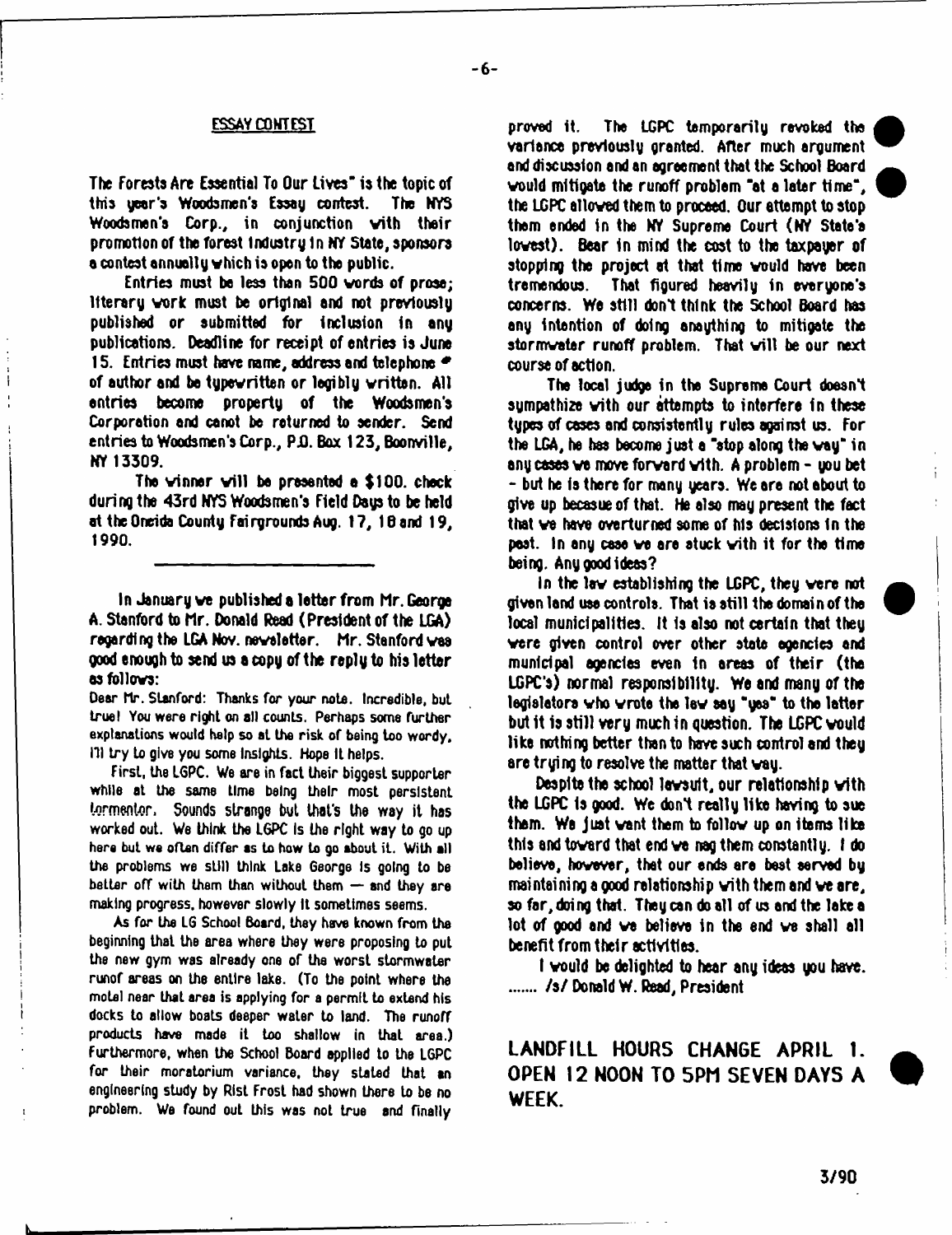BORN - tvins, Todd and Meredith, to Dick end Marjorie Graham on November 27, 1989, Cape Cod Yillage, Hague, and Asheville, NC. They join their tvin sisters, Megan and Yanossa vho vara throe on Nov. 17. Very proud grandparents are Phil and Norma Mann, Arcady Bay end Clearvater, FL.

BORN - a girl, Samantha Joe, to Michael and Bernadette (Denno) Abere, Ticonderoga, on Jan. 29, 1990. Happy grandparents ere Bernard and Anno Denno, Hague.

A YERY HAPPY 100TH BIRTHDAY to Levon Cederstrom on April 7. Mrs. Cederstrom vas a 6th grade teacher in Hague Central School for a number of users and made her mark on many students. For those of you vho vould like to send her greetings on this special occasion, her address Is Gurney Lane, Glens Falls, NY 12801.

And a happy belated birthday (March 13) to Earle Phillips, Forest Bay, on his 93rdt

DAYID HOFFAY, Hague, has successfully completed a Scott breathing apparatus maintenance course conducted by the Dept, of State Office of Fire Prevention and Control and the NYS Academy of Fire Science.

ARTHUR BELDEN, JR., son of Mr. & Mrs. Arthur Belden, Sr., Hague, missed his usual Polar Bear svim during Carnival Weekend. Hovever, he had a very interesting experience of his ovn. Along vith eight other employees of The Hotel Sagamore, Arthur vas sent to Charleston, SC to vork at the Omni Facility there to help moke Prince Charles' stay a more pleasant one. He reported back on the devastation from Hurricane Hugo, vhich he said vas unbelievable.<br>\*\*\*\*\*\*\*\*\*\*\*\*\*\*\*\*\*\*\*\*\*\*\*\*\*\*\*\*\*\*\*\*

If you have any good ideas for the use of the old tovn hall, the tovn board vould like to hear from you.

Mark these dates on your calendar: June 9 - Concert by Gene Krupa's band at high school, sponsored by Ti Festival Guild; June 10 - 7PM - Concert by Champlain Yalley Chorale

# SOUNDINGS CORRECTIONS

Sometimes even we make mistakes! We sincerely apologize for the folloving that vere made in our February Issue:

Under Who's Who In Hague ve inadvertently omitted tvo names. David Martucci is a tovn assessor and Wanita Lawrence is on the CARE Committee.

Under Soundings ve misspelled the Brunet baby's name. It should have read SHAWN instead of Sean.

In our list of names for the Memory Tree, ve Inadvertently omitted the name of Amy Balcom Fitzgerald, vho died 20 years ego this month.

## TICONDEROGA HIGH SCHOOL HONOR ROLL THIRD MARKING PERIOD

The folloving Hague students have been listed on the honor roll for the third marking period: HIGH HONORS: Treva Brelsted, Elizabeth DeFranco, Tony DeFranco, Carolyn Dykstra,Amy Ross SECOND HONORS: Richard Belden, Lisa Cobb, Richard Cobb, Tieah Gautreau, Christopher Kuzianik, Michelle Waters

Our congratulations to all of you!!

## VIEWPOINT- NEW BOAT LAUNCH AT ROGERS ROCK

For those of you vho have been gone for the past several months, you have a real surprise vhen you come beck. The state has built a very large boat launching facility at the Rogers Rock Campsite. I vlsh ve could tell you at vhat expense, but I haven't been able to find out as yet - but I will! Perhaps they had forgotten about the one they built a fev years ago at Mossle Point, vhich is certainly not overcrovded.

Many people in the area had not heard about it, including me, until a couple veeks ago. I guess that is vhat bothers me most. Any other major project (or minor, for that matter) must come up before a board, must abide by all zoning rules and codes, get all kinds of permits and take forever to be approved. The state Is exempt from all regulations. They have black-topped a huge area near the voter, vhich is at the top of the list of no-no's. When it comes right dovn to it, the state is the lake's biggest polluter. Wouldn't It have made more sense for those dollars to be used In helping solve pollution problems instead of causing more?... D. Henry